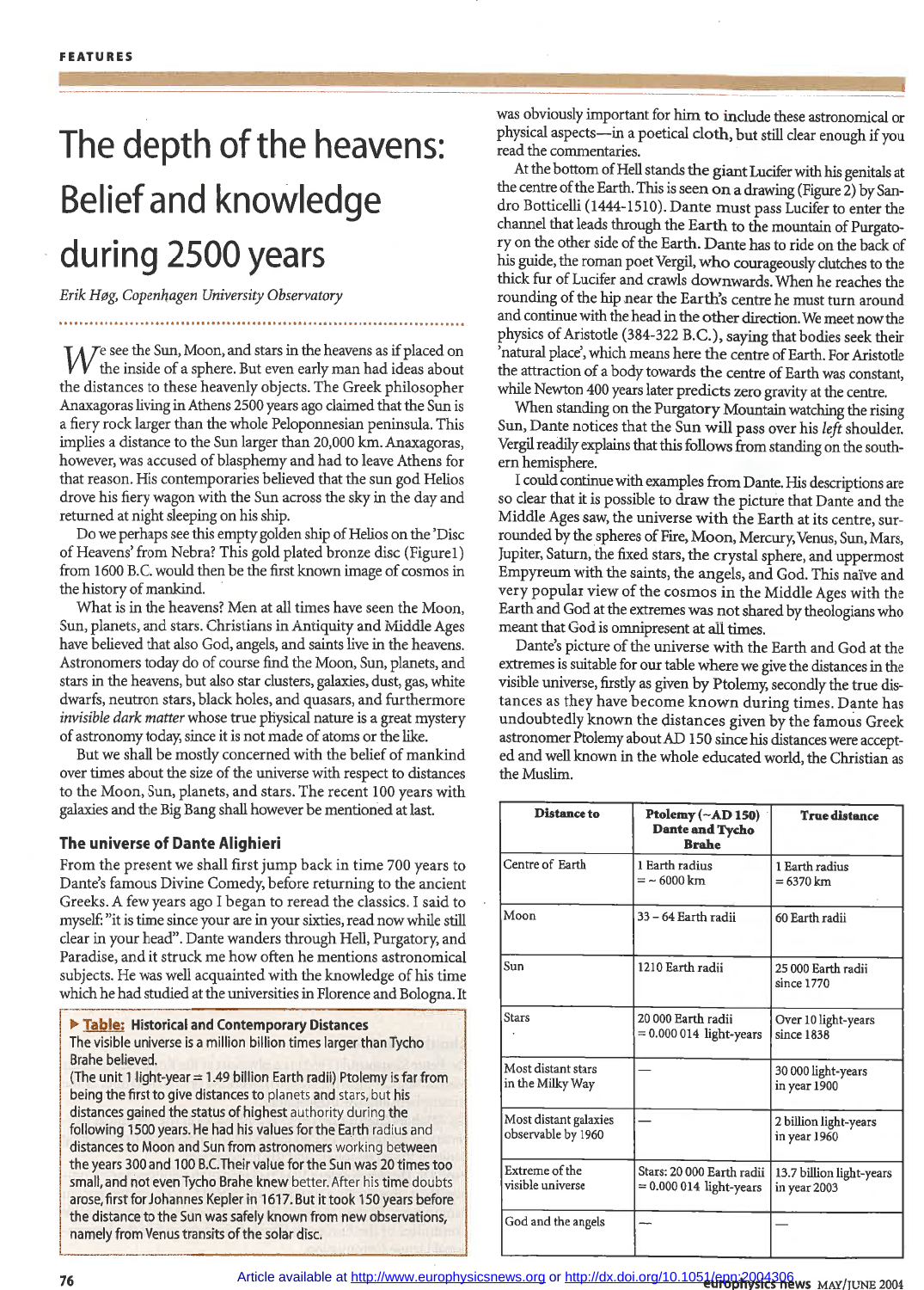#### **Speculative ideas**

Greek thinking about the system of nature flourished in the regions along the eastern Mediterranean from Archimedes in Syracuse on Sicily to Erathostenes and Ptolemy in Alexandria, and it was active in a very long period of time from about year 600 B.C. to year AD 200 Of course only a narrow part of the societies had time and interest for such matters, but their thoughts were transmitted over times by Romans and Arabs into the Middle Ages.

The Greek philosophers were seeking explanations by *laws of nature* while others in the societies belived in the intervention of events by the sometimes very human gods. This neglect of the gods did usually not lead to political prosecution because of the democratic structure of Greek societies.

In other societies of the time where the rulers either called themselves gods or claimed to be in close family with gods, such thoughts would be considered as an attack on the social order, resulting in danger of life for those speaking of rational explanations. When Anaxagoras in Athens was blamed for blasphemy it is considered by present-day historians as a result of the political struggle after Perikles who was a close friend of Anaxagoras.

The Greek thinkers wanted to understand the whole universe through rational explanations. About 400 RC. they formed the opinion that everything consists of four elements: *fire, air, water, and earth* which are themselves not composed of smaller elements. This opinion was the basis for all science until Boyle and Lavoisier about 1700, and we still meet it in TV and popular journals. The Chinese tradition has five elements, the same four as in Europe plus *wood* as a fifth element.

Probably many readers will agree that this opinion is scientifically wrong. It is a speculative idea, not based on thorough physical-chemical observations. *Speculative ideas* shall not mean pure guesswork but, at best, a thinking originating in the deepest imagination the philosopher has about the principles of nature, but which has only a loose connection to experience. We should not merely shake our heads about the old thinkers.We must realize that truth is very difficult to find, so we still live with many erroneous concepts. But in mathematics and science it is possible to gain such a degree of certainty through thinking and experience that very little reason for doubt is left.

We meet speculative ideas with most of the ancient thinkers, which is not said to belittle the historical role of, for instance, Plato

and Aristotle, but here Archimedes  $(-287-212)$  B.C.) occupies a unique position as the one whose methods and results have eternal validity, for instance the rules of equilibrium and of buoyancy in water, which were derived through<br>experience and experience mathematical theory. Archimedes deserves



**4. Fig. 1:** The Disc of Heavens from Nebra in Germany-This archeological and cultural sensation became known in 2002 and is dated to 1600 B.C., the early bronze age; Anybody can see it has an astronomical subject: Sun, Moon and stars. It is the oldest image of the cosmos.



to be called the *father of modern science.*

All the speculative ideas spring from the irresistible human desire to seek and also to provide an explanation for everything seen and experienced, for instance for the true nature of the Sun and the cycle of day and night, for the creation of the world and man, for life after death, and for the inner motives of politicians. Man adopts these explanations partly through own reasoning, partly by believing in

**A Fig. 2:** Lucifer at the centre of Earth in a drawing by Sandro Botticelli about 1500-Vergil with Dante on his back is crawling down and turns upside down, when he reaches the centre.

(ancient) authorities or charismatic leaders. Critical sense and hard work can however gradually lead to explanations (theoretical descriptions a physicist would say) which are self-consistent and which agree with the most important observations.

#### **Greek theory and observations**

The Greeks introduced *theory* in astronomy in order to predict positions of the planets and eclipses of Sun and Moon. They proposed many possible systems of the universe until Ptolemy's authority overshadowed everything else. Anaximenes of Milet says about 600 B.C. that Earth is a cylinder, three times broader than high, and that it is surrounded by three concentric rings carrying Moon, Sun, and the fixed stars. These rings have diameters of respectively nine, eighteen, and twentyseven times the Earth's diameter. At the same time Pythagoras realizes that the Earth is spherical, partly for the mathematical and speculative reason that he considered the sphere to be the ideal form of a body, partly because he saw the circular shadow of Earth cast on the Moon at lunar eclipse. Philolaus says about 400 B.C. that Earth circles the Sun in the time of one day and night. About the year 350 B.C. Aristotle places the Earth at centre, and it is surrounded by concentric spheres of water, air, and fire, followed by spheres for the heavenly bodies. This system was to become the basis for cosmology and physics for most of the next two thousand years.

A very interesting idea was proposed byAristarch about 280 B.C., that Earth circles the Sun in one year while it rotates about its own axis in the time of one day and night. But the idea did not get wide acceptance at that time. It took 1800 years before Nicolaus Copernicus (1473-1543) made the same proposal thus moving the centre of the universe from the Earth to the Sun.

The size of the Earth was correctly determined by the ancient Greeks. It was noticed that the Sun stood higher in the sky at noon at a given time of the year when seen from a southern latitude than from a more northern. From the difference in altitude measured in degrees and the distances between the two places on Earth it was easy for Erathostenes about 250 B.C. to compute the circumference of the Earth when he rightly assumed that the Sun was very very far away.

Also the Moon's distance was determined. Hipparchus, *the father of astronomy*, did it about 120 B.C. by means of a solar eclipse that had taken place on 14 March 189 RC. He knew from reports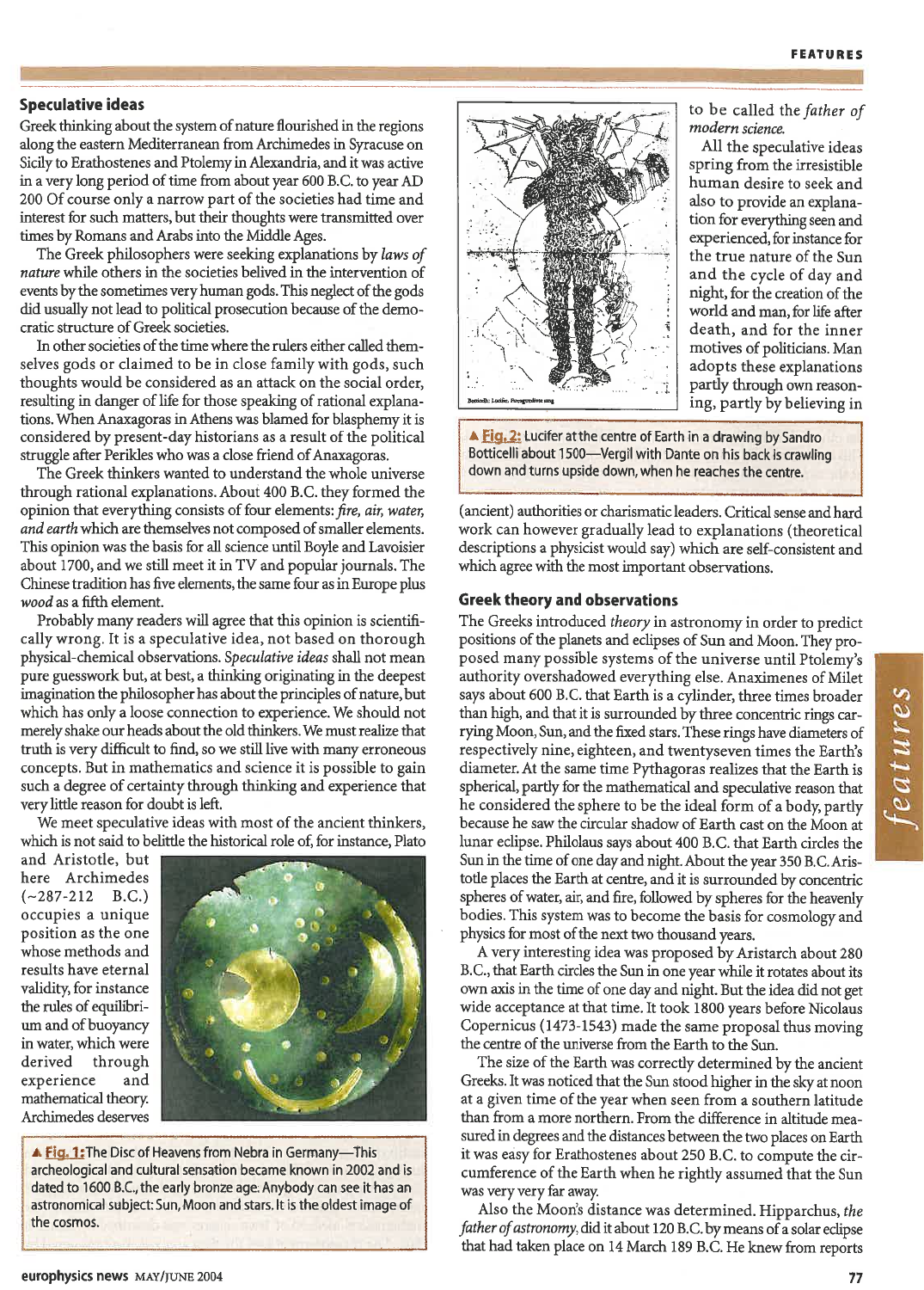**Fig. 3: God as the architect, illustration from a Middle Age** bible-God has created the universe after geometric and harmonic principles. To seek these principles was therefore to seek and worship God, meant for instance Kepler.

of the event that the Sun covered the whole Moon as seen from Hellespont, but only four fifths of the Sun was covered in Alexandria. He correctly assumed that the Sun was much further away than the Moon and could then easily compute the distance to the Moon.

The angular shift of the Moon with respect to the Sun between observations from two places on the Earth was thus used to measure the distance to the Moon. A similar method of angular shift is applied in our modern times to measure the distances to stars.The angle between a nearby star and one far away changes with time. Considering two observations half a year apart the angle has changed the most, because the Earth after half a year has moved to the other side of the Sun, that means it is shifted by 300 million km. This measurement is complicated by the individual straight motion of the two stars through space. Therefore the separation of the *proper motion* of a star from its distance requires several years of observations.

#### **Music of the spheres**

The sequence of the planets and the dimensions of the cosmos were not agreed upon in Antiquity. We find the sequence: Earth, Moon, Sun, planets, and: Earth, Moon, Venus, Mercury, Sun, and: Earth, Moon, Sun, Venus, Mercury. Agreement was only reached with the advent of Copernicus who placed the Sun at the centre: Sun, Mercury, Venus, Earth while the Moon was still closest to the Earth.

Music theory was used to find the size of planetary orbits since the natural intervals of tones were considered fundamental for the system of nature. The *harmony of spheres* was an important concept all the time from Pythagoras to Kepler's *Mysterium Cosmographicum* in 1596. Nowadays we can see that it is completely wrong, without a real connection to the laws of nature in astronomy, and the results obtained by the various ancient scientist were in fact very different.

Music theory as a tool in astronomy became completely meaningless and superfluous with the laws of nature presented in Newton's famous work *Principia Mathematica Philosophiae Naturalis* from 1687, a book on a new physics that came to revolutionize the world.

Newton describes the laws of nature mathematically by means of concepts as velocity, acceleration, force, mass, absolute time, absolute space, and gravity, concepts previously unknown or without a precise meaning.

Newton created his laws on the basis of the laws of planetary motion which Kepler had found on the basis of Tycho Brahe's measurements. But Newton's laws are valid everywhere in the whole world, in the entire universe. They have since been applied to describe all phenomena in nature, the motion of planets, and the structure of atoms. They are applied throughout modern techniques: for construction of bridges, telescopes, motors, rockets etc.

#### Middle Ages

We must not forget the contribution from the Middle Ages. Christian thinkers were much concerned with the concepts of *time, eternity, and space* because the Christian God is eternal and omnipresent. They created a philosophical language in which they could speak about these matters in a way that made sense. During



Antiquity and Middle Ages the Christian teachers (missionaries and priests) fought astrology and old superstition, which however still have a firm grip in many people of our time. But superstition is quite alien to the Christian belief in an orderedworld, aworld and a universe ordered in harmony by the eternal God, a God who does not interfere in everyday matters. God as architect of the universe appears, for instance on a illustration in a bible from the Middle Ages. A belief in miracles hardly

complies with this concept of God.

In the Christian Europe a broader part of society gradually got a theoretical education than in ancient Greece. It was a rather widely shared opinion in the  $16<sup>th</sup>$  century that it is permitted to seek the laws of nature for the sole purpose of discovering these laws. Previously, such studies always had to be accompanied by and to end with a praise of the Almighty God. Tycho Brahe and Galilei enjoyed this freedom of research for a while, but they both came to suffer when conservative theologists gained strength again.

#### **The light from the Big Bang**

The attentive reader will have noticed that astronomers have often changed opinion about distances, sometimes slowly, sometimes very quickly. Theyheld to the Ptolemaic distances even up to Tycho Brahe. But the visible universe is now one million billion times larger than that of Tycho Brahe, and it has "grown" most quickly during the recent 100 years, by nearly a factor one million according to the table. The reader must ask: *Do* we *know anything certain at all? Can it continue to grow like this?*

The answers are respectivelyYES and NO.

Instruments and methods of measurement are fundamental for our knowledge of the universe. But it would require too much space here to descnbe these matters and the methods to interprete the observations. I must try to gain the reader's confidence through historical information.

I venture to claim that we *know somethingfor certain,* for instance the size of the Earth and the distance to the Moon were nearly right before 100 RC. The *distance to the Sun* could only be accurately measured after the invention of the telescope and its use in astronomical observations by Galilei in 1610. But astronomers still had to wait for a very seldom event, a passage of Venus across the solar disc, and to send expeditions to exotic places of Earth to get the observations that could provide the much wanted distance to the Sun. That happened for the first time in 1761, and the method worked to satisfaction. In our times some distances in our solar system have been measured directly by reflection of radar signals from Earth to for instance the Moon and Venus.

Progress in measuring the *distance to stars* had to wait for the industrial revolution. One of the preconditions of this revolution was to know the laws of nature as described by Newton in 1687. Since Copernicus in 1543 wrote that the Sun is the centre of Earth's orbit, astronomers had tried to measure the distance to stars through the annual shift of position. But they could only succeed after development of good telescopes, and, not the least, a good mathematical method to treat observations and their errors. The mathematical method of'least squares' was described by Gauss in 1802. The measurement and the data analysis were mastered by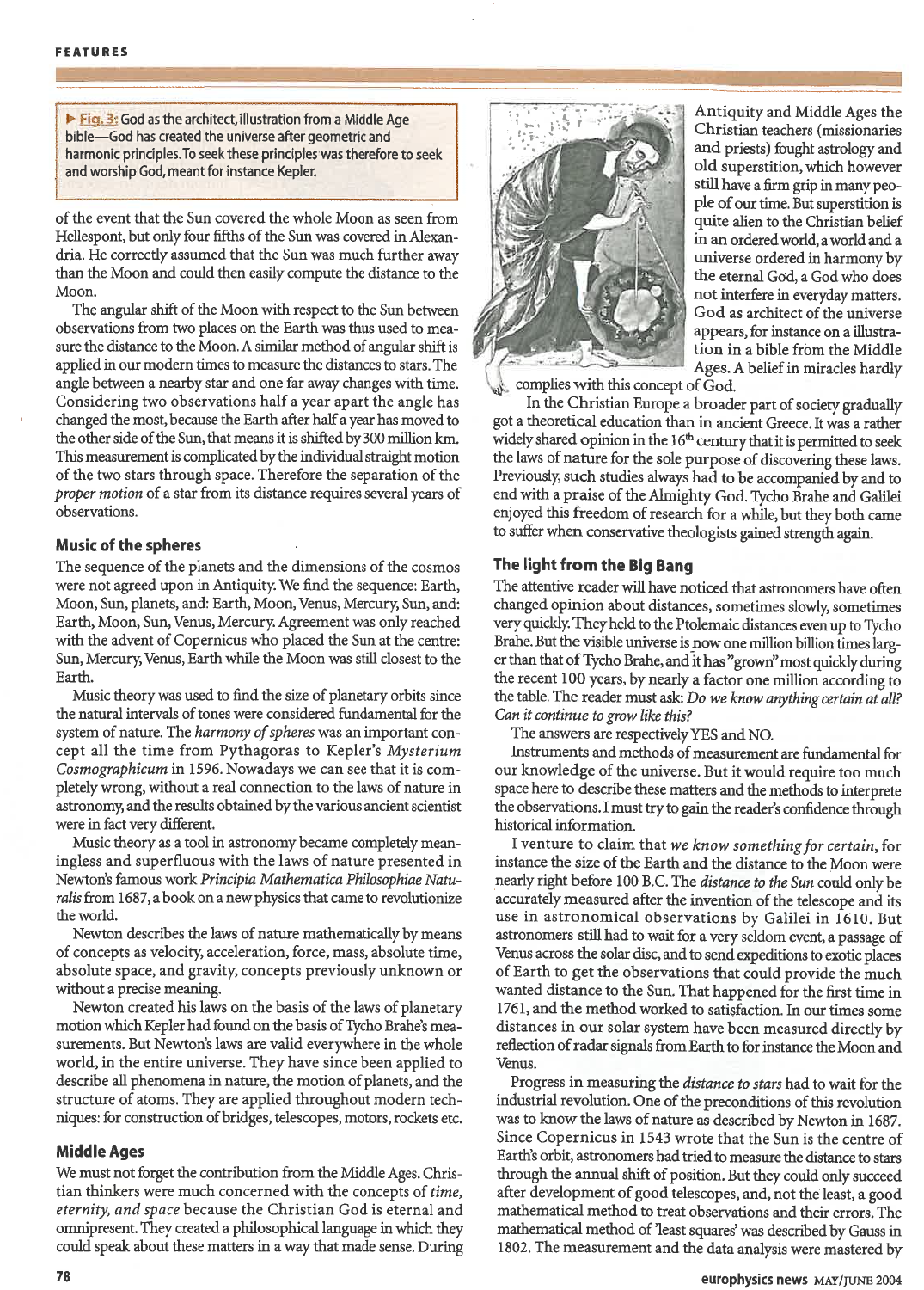Bessel for the star No.61 in the constellation of Swan. His careful analysis and its publication in 1838 convinced other astronomers about the reality of the result, contrary to numerous other published 'stellar distances'since Copernicus.The distance of 11.2 light years is a million times larger than Ptolemy's distance to the stars.

The measurement of distances by the annual angular shift has now been possible for stars (see Figure 4) that are within a distance from the Sun of a few per cent of the extent of our Galaxy.

The distance of stars very far away, for instance in other galaxies, can be derived from their observed brightness. The brightness of a star decreases by the square of the distance. This means that a star which is two times further away than a nearby star of the same type is fainter by a factor four. The type of a star can be measured by a study of its spectrum where the colour components of the light are recorded with sufficient detail.

Large telescopes were required to observe the spectra of stars. The interpretation of stellar spectra required a *theory* of heat and an *atomic theory* which were developed in the 19<sup>th</sup> and 20<sup>th</sup> centuries. That was possible on the basis of Newton's laws, and later other deep laws were discovered, *quantum theory* and *theory ofrelativity.*

Through radio techniques and observations from outside the Earth's atmosphere it has been possible during the recent fifty years to study electromagnetic radiation in all wavelengths, not only in the narrow band around the visually visible light which was the basis for all previous astronomy. By 1960 the Palomar 5 meter telescope could record faint galaxies as far away as 2billion light-years, and nowadays from the Hubble Space Telescope distant galaxies have been observed where the light has been on its way for nearly 13 billion years, almost since the universe began with the Big Bang.

We have observed the radiation emitted when the universe was only 380,000 years old when the temperature of the Big Bang 'fire ball' had fallen below 3000 degrees. At this temperature the gas in the universe becomes transparent so that the radiation can travel unhindered, not being absorbed again as when the gas is hotter. This radiation was discovered by Penzias and Wilson in 1964 as microwaves coming from all over the sky. This *cosmic background radiation* has much longer wavelengths now than when its was emitted because of the expansion of the universe during the time since the radiation started its journey 13.7 billion years ago. This age of the universe has been measured with a precision of 1 per



cent by a recent satellite,WMAP.

The long wavelengths of the radiation correspond to a radiation temperature of only 2.726 degrees above the absolute zero point of -273.15 degrees Celsius. The temperature of the radiation is very constant over the whole sky, varying by only 40 millionths of a degree.

A. Fig. 4:HIPPARCOS,the first astrometric satellite, measured accurate distances of stars. It was launched by the European<br>| Agency in 1989. In 3 years Hipparcos obtained distances for<br>| 120.000 stars up to 1000 light-vears away. It provided 2.5 m accurate distances of stars. It was launched by the European Space 120,000 stars up to 1000 light-years away. It provided 2.5 million stars for the Tycho-2 Catalogue including positions, proper motions, and colour measurements.

The mathematical analysis of the accurately measured variations has given crucial information about the early development of the universe.

#### **The invisible universe**

The light or any radiation we observe from an object in the universe can only have been on its way since the Big Bang 13.7 billion years ago. This very long, but finite time defines *our cosmic horizon* which is a sphere centred on the observer. The distance to objects in the visible universe, that is the universe inside our cosmic horizon, has been our main subject. It must, however, be stressed that the whole universe is much larger, perhaps even infinite in size; but according to observations with the WMAP satellite the universe is probably finite. In any case the whole universe has no centre, it looks approximately the same in its large-scale features for any observer. This is called the *cosmological principle* which is basis for all modern cosmology and which is also in accordance with accurate observations for instance byWMAP.

Some words about time, space, and distances are required. We see a distant galaxy as it looked when light left it several billion years ago which is called the *look-back time* of the galaxy. We define the *look-back distance* to the galaxy as the look-back time multiplied with the speed of light 300,000 km per second.

We may observe the angular size and the brightness of a galaxy at some distance. If the same kind of galaxy is observed at a twice larger distance we expect it to look twice smaller and four times fainter. These laws are accurately valid up to distances of several hundred million light-years, but not for many billion light-years. For such galaxies *other kinds of distances* than the look-back distance are required to describe our observations with the same laws.

Space and time are described as a four-dimensional space-time in the general theory of relativity presented by Einstein in 1915, and this theory has ever since been the preferred mathematical basis for studies of the universe. It describes a universe which has no centre, and it provides new kinds of distances in an expanding universe by which the angular size and brightness of a galaxy can be treated consistently, even at the largest distances.

The theory of relativity does not actually predict that the universe expands, but it allows an expansion or a contraction. The actual expansion was discovered by Edwin Hubble in 1929 when he found that the lines in spectra of distant galaxies were shifted towards red indicating a velocity away from us, with larger velocities for larger distances. Since the velocity is proportional to the distance, an observer at any position in the universe will see similar expansion velocities, in accordance with the cosmological principle.

Modern observations and theory have reached the most distant parts of the visible universe with great succes in obtaining a consistent picture through mathematical descriptions. One of the most astounding results is that the mass of all visible matter (that is atomic matter as stars, dust, and gas) is too small to explain the observed velocities in galaxies and clusters of galaxies. The total gravity required by the observed velocities is ascribed to the visible atomic matter plus some kind of *dark matter*which has been a riddle in astronomy for seventy years. It appears now that there is ten times as much dark matter as atomic matter. In fact the formation of galaxies and galaxy clusters is totally dominated by the gravity of the dark matter, while the atomic matter merely shows us the motion of the dark matter.

A more recently discovered riddle of similar magnitude is based on observation of very distant objects in the universe. It appears that the expansion of the universe is faster now than it was